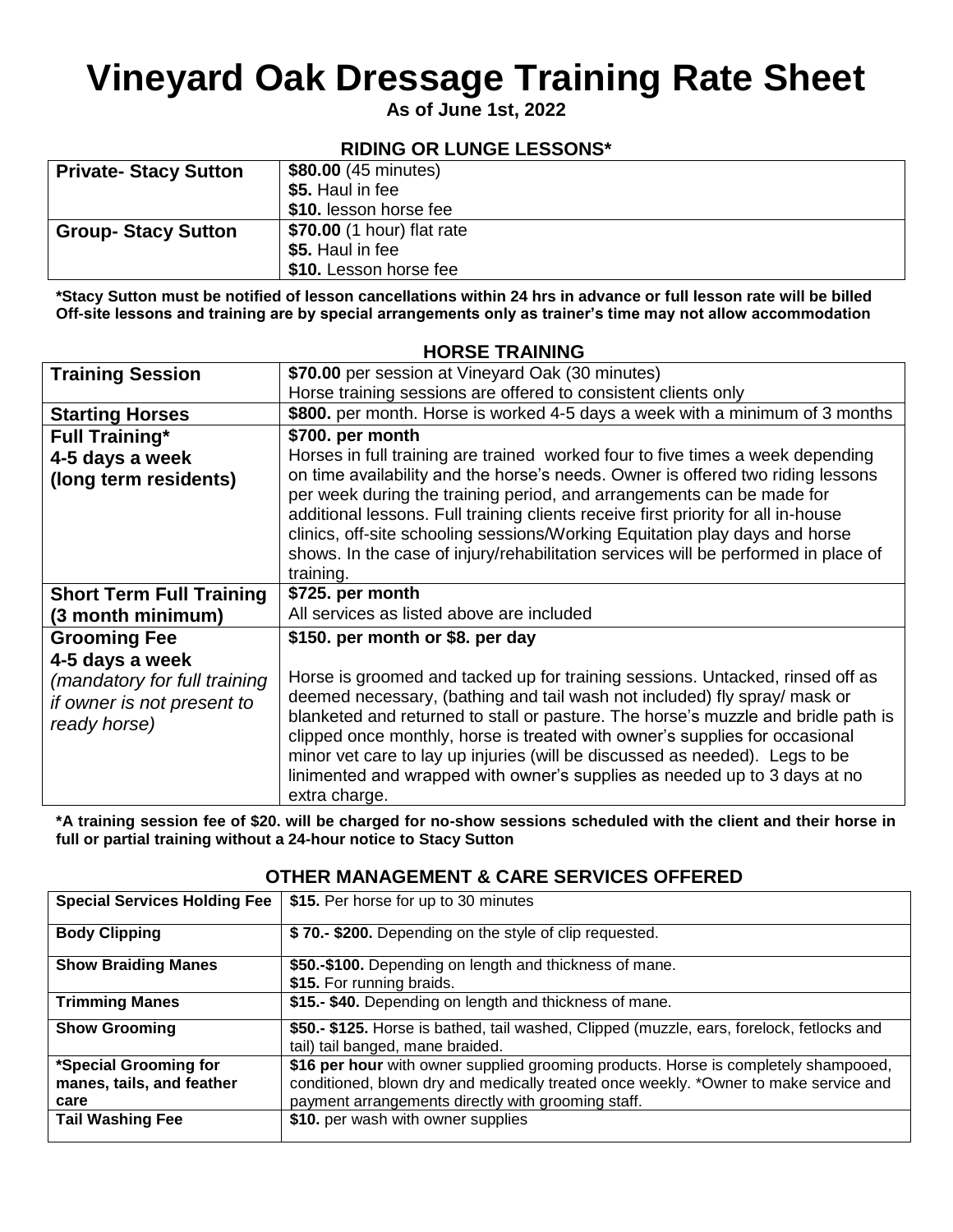### **VINEYARD OAK DRESSAGE FULL CARE BOARDING Available to training clients only**

**FULL CARE Boarding Includes:** Equine quality tested meadow grass hay (and alfalfa hay is fed if desired) in the morning and in the evening. (variation arrangements can be made by request) Owner's supplements are fed every evening. Stall is cleaned and bedded with standard amount of shavings daily, standard winter blanketing and un-blanketing, fly masks on and off, provided fly spray, and belly swat applied daily depending on the weather, daily leg and shoe checks (including up to 2 days of stable wrapping and minor vet care treatments as needed) 4-8 hrs. of turn-out daily, alone or grouped accordingly.

Owners are asked to pre-bag special supplements to be fed or service can be provided for a fee. Exclusive access to miles of non-motorized private riding trails with oak studded rolling terrain and lakes in

Rancho Murieta North are offered to Vineyard Oak clients as by appointment only with Stacy Sutton.

*\*Please note that additional hay surcharges may apply for uncontrollable rises in hay prices due to drought, fuel price increases, low supply, and recent unexpected price increases for growers.*

| 12x12 Stalls              | \$650. per month                                                         |
|---------------------------|--------------------------------------------------------------------------|
| 12x14 Stalls              | \$675. per month                                                         |
| *12x12 stall with paddock | \$675. per month *Only as available, paddock maintenance fees additional |
| <b>Trailer parking</b>    | \$25. per month                                                          |
| <b>Overnight Stabling</b> | \$25. per night Includes stall cleaning & feeding                        |
| Day use paddock           | \$15. per day, owner to pick out after use                               |

#### **ADDITIONAL BOARDING MANAGEMENT SERVICES**

| <b>Extra Hay</b>                                             | Over 2 flakes per feeding, \$2 per flake                                                                                                     |
|--------------------------------------------------------------|----------------------------------------------------------------------------------------------------------------------------------------------|
| <b>Extra Supplement feeding</b><br>daily                     | \$30. month                                                                                                                                  |
| <b>Supplement Replacement</b><br>Fee:                        | \$5.00 Plus reimbursement of feed cost                                                                                                       |
| <b>Supplement Baggie</b><br><b>Preparation by VODT Staff</b> | \$3. per day or \$50. month                                                                                                                  |
| <b>Extra heavy shavings</b>                                  | \$50. month As requested and paid for by owner                                                                                               |
| <b>Water Bucket</b>                                          | \$40. Per month Owner provided 5 gallon water bucket cleaned/refilled daily                                                                  |
| <b>Additional seasonal</b><br>blanket changing fee           | \$60. Per month Service offered April-May, Oct-Nov only. Blanket/sheets will<br>be switched up to two times daily as needed weather pending. |
| <b>Summer Fly Sheet Service</b>                              | \$60. Per month                                                                                                                              |
| <b>Protective boots</b>                                      | Fly Sheet put on for turn off and removed at night<br>\$20 a month Put on and taken off daily                                                |
| <b>Special Services Holding</b><br>Fee (vet, farrier etc.)   | \$15. Per horse for up to 30 minutes                                                                                                         |
| <b>Extended Veterinary Care</b>                              | Will be discussed as needed                                                                                                                  |
| <b>Medication Administration</b>                             | Included in bagged feed is free, 1-2 times a day \$1.50, 3 times a day \$2.                                                                  |